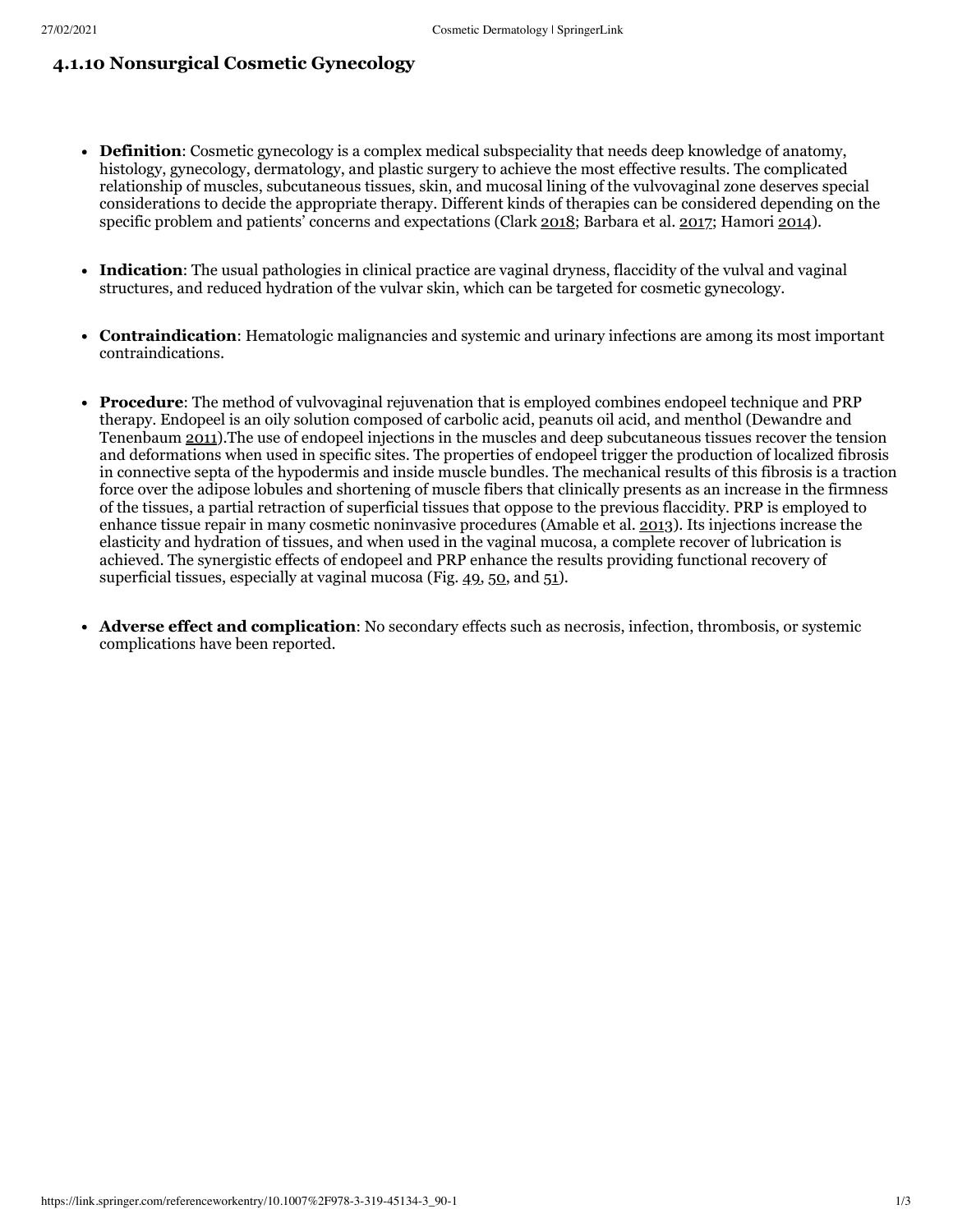

## [Fig.](https://media.springernature.com/original/springer-static/image/chp%3A10.1007%2F978-3-319-45134-3_90-1/MediaObjects/393492_0_En_90-1_Fig49_HTML.jpg) 49

Endopeel and PRP therapy: (**a**) – vulva of a 56-year-old lady before therapy, (**b**) – drawing a map on the overlying skin for defining points of endopeel injection, (**c**) – injection of endopeel in the selected points,  $(d)$  – injection of PRP in the subdermal layers and inside the vagina,  $E - 48$  h after therapy, and F – 15 days after treatment. (Taken by Dr. ArielLuksenburg, Department of Cosmetic Gynecology, Avenida Centenario 2756, oficina 203 (Esquina Avenida Italia), Montevideo, Uruguay)



[Fig.](https://media.springernature.com/original/springer-static/image/chp%3A10.1007%2F978-3-319-45134-3_90-1/MediaObjects/393492_0_En_90-1_Fig50_HTML.jpg) 50

Endopeel and PRP therapy: (**a**) – vulva of a 48-year-old patient before therapy, (**b**) – 24 h after therapy, and (**c)** – 30 days after therapy. (Taken by Dr..ArielLuksenburg, Department of Cosmetic Gynecology, Avenida Centenario 2756, oficina 203 (Esquina Avenida Italia), Montevideo, Uruguay)